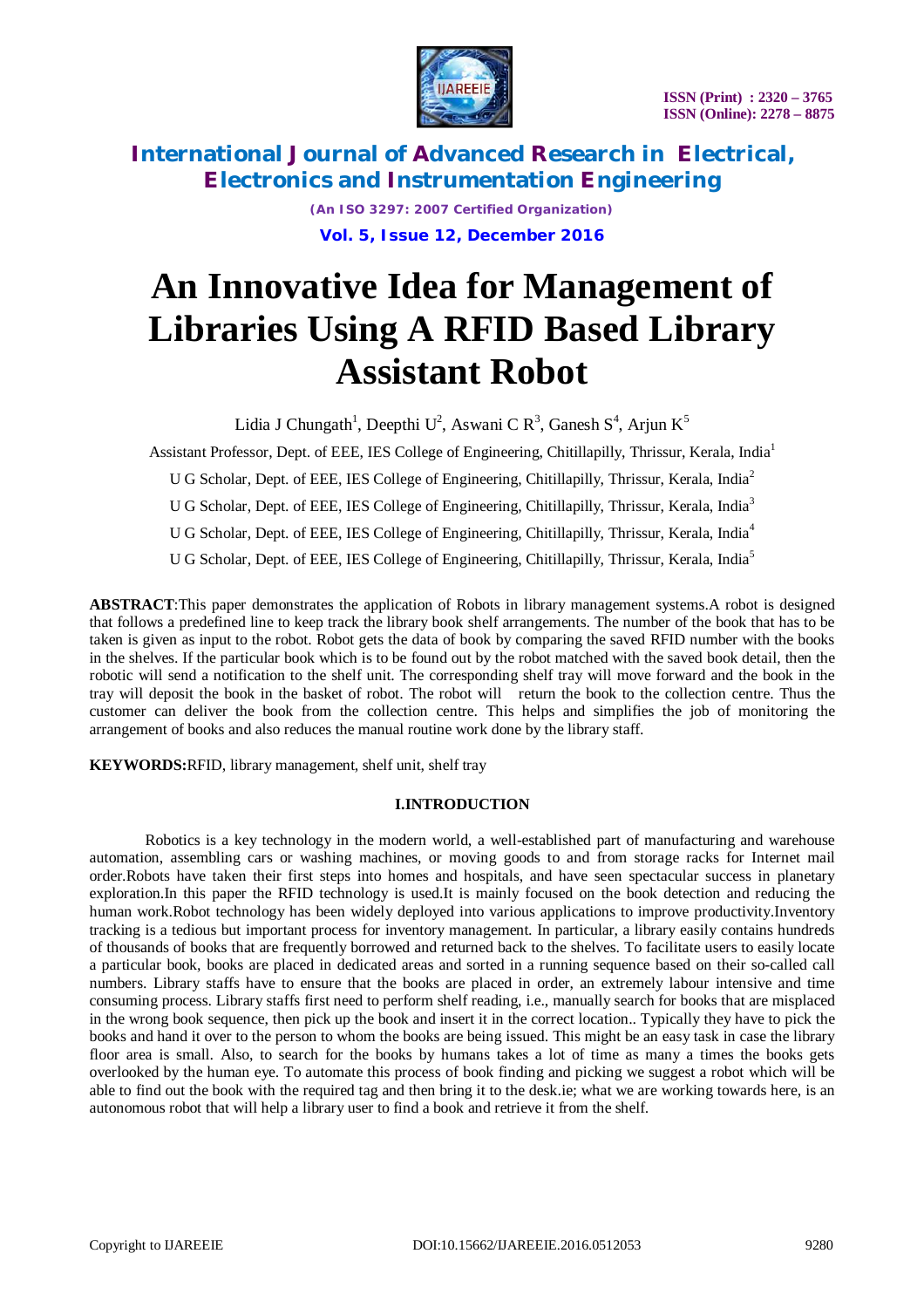

*(An ISO 3297: 2007 Certified Organization)*

### **Vol. 5, Issue 12, December 2016**

#### **II. LITERATURE SURVEY**

In older days libraries required more manual power to manage, In particular, a library easily contains hundreds of thousands of books that are frequently borrowed and returned back to the shelves. Typically we need a librarian to pick the books and hand it over to the person to whom the books are being issued. This might be an easy task in case the library floor area is small. Also, to search for the books by humans takes a lot of time as many a times the books gets overlooked by the human eye.i.e. Running of library manually is a difficult task. It is time consuming &laborious.We can overcome these drawbacks through our proposed paper. In this method we are going to maintain an autonomous service robotic assistant whose functionality includes the assistance of individuals within a library environment. The evolution of robotics started in the twenty first century. The 'robot' term was firstly coined in early 1920 by a Czechoslovakian dramatist, Karel Capek in his play entitles "Rossum's universal robots". Robota is the original term of robot that widely used since it has been introduced to the public. Robota is a czech word which means 'slave laborer'. On 1942 science fiction author Isaac Asimov used the term 'robotics' in his short story "Runaround". Robotics means study of robot. Three Laws of robotics have been introduced in "Runaround". It describes the three basic rules that robot should follow to operate without harming or cause injury. The laws are:

a) A robot is not allowed to harm a human or cause injury to a human being whatever be the condition.

b) A robot must always follow the direction or order given to it by the human being as muchas it does not contrast or conflict to first law.

c) A robot must protect its own existence as long as it does not make conflict to first and second law.

#### *A) AuRoSS: an Autonomous Robotic Shelf Scanning System Renjun Li, Zhiyong Huang, Ernest urniawan, Chin KeongHo 2015 IEEE/RSJ International Conference on Intelligent Robots and Systems (IROS) Congress Centre Hamburg Sept 28 - Oct 2, 2015. Hamburg, Germany.*

This paper elaborates on the key enabling robotic technology for the fully autonomous system, namely, a navigation system with surface tracking capability. A Radio Frequency Identification (RFID) reader is carried by the navigation system to identify the RFID tags embedded in each book. Based on the tag information, a tracking report that highlights missing and misplaced books is generated for the end users. To ensure successful identification, the surface tracking requires high accuracy, for which we propose a filtered Hough transform and a macro-mini manipulator structure. Tests of the AuRoSS system in a library show high accuracy in the scanning performance.

Inventory tracking is a tedious but important process for inventory management. In particular, a library easily contains hundreds of thousands of books that are frequently borrowed and returned back to the shelves. To facilitate users to easily locate a particular book, books are placed in dedicated areas and sorted in a running sequence based on their socalled call numbers. Library staffs have to ensure that the books are placed in order, which is an extremely labour intensive and time consuming process. Library staffs first need to perform shelf reading, i.e., manually search for books that are misplaced in the wrong book sequence, then pick up the book and insert it in the correct location. Radio Frequency Identification (RFID) technology has been introduced to ease shelf reading, such as by using hand held RFID readers nevertheless the task is still time consuming and the user still cannot easily interpret the RFID results to see if the books are sequenced properly. Smart shelf, on the other hand, uses many RFID antennas that are placed at many strategic locations so as to scan the RFID tags. The high infrastructure cost and implementation complexity remains a barrier for this technology to be widely adopted

#### *B) A Research on Autonomous Position Method for Mobile Robot Manipulator based on Fusion Feature Mingfang Du, Junzheng Wang, Lipeng Wang and Haiqing Cao Jianjun Fang, Zongyu Gao, JiLv and Shide Zhang College of Automation College of Automation Beijing Institute of Technology Beijing Union University Haidian, Beijing City, China Chaoyang, Beijing City, China 2013 IEEE/RSJ Mechatronics and Automation Aug 47,Takamatsu, Japan.*

The cooperative work process and the automation work flow of the no man keeping watch library which takes the robot as its centre and uses the internet of things technology are firstly introduced in this paper. A new data format of the RFID electronic label for books is designed, and the robustness of positioning of the manipulator is improved by the information fusion of the RFID label source and the CCD sensor source installed on the manipulator. A position method named THREE STEPS by the combination of fuzzy position, area position and accurate position is advanced, and the complex books positioning and grasping question is transformed into the world coordinate solving question of some point on the objective book. The fuzzy CMAC (cerebella model articulation controller) neuron network is adapted to realize the non-line relationship of fusion feature and manipulator position. And direct vision servo control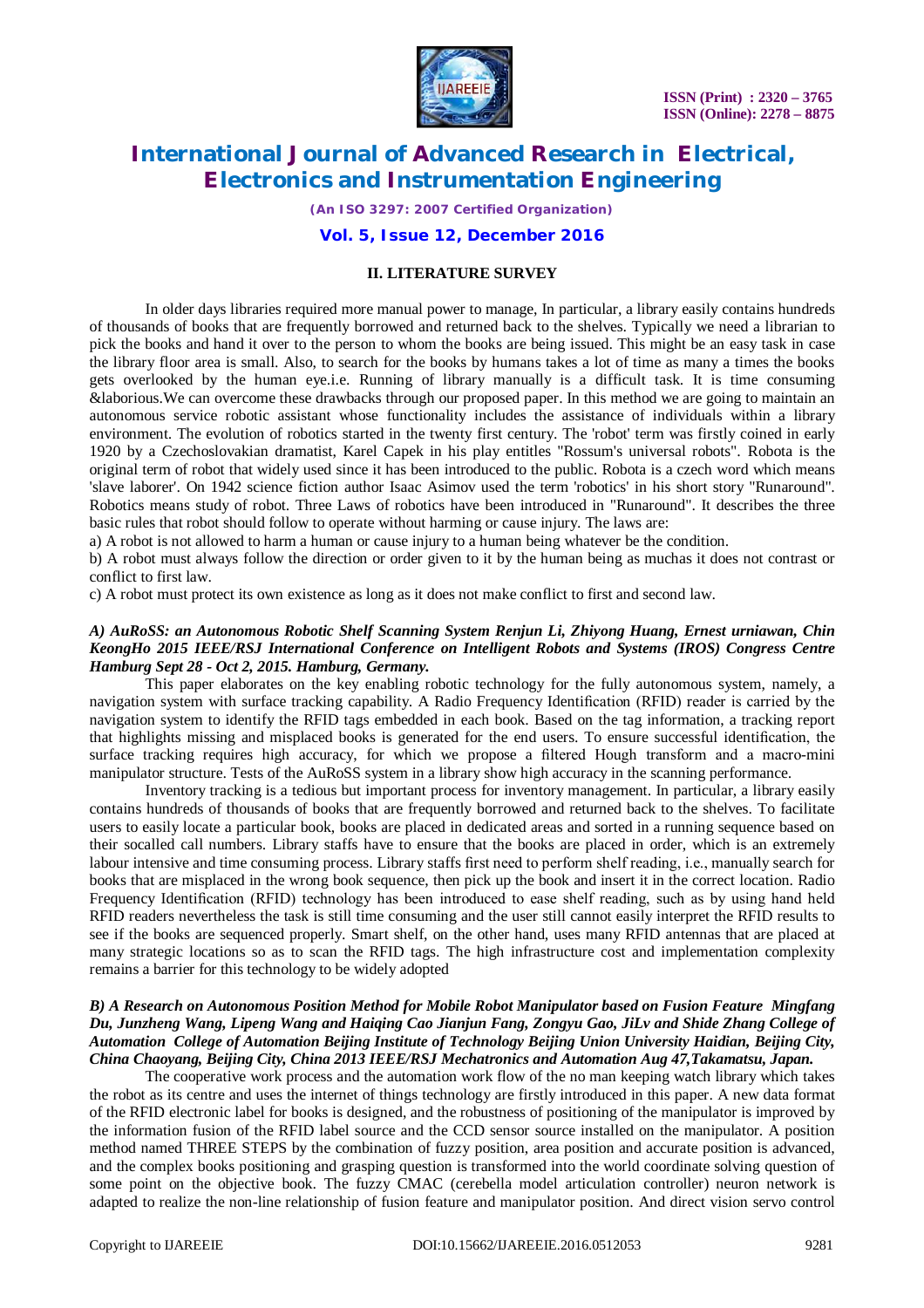

*(An ISO 3297: 2007 Certified Organization)*

### **Vol. 5, Issue 12, December 2016**

architecture is used when designing the manipulator position system. The experiment result has proved this method can help the manipulator realize the accurate position and rapid catching.

In this system, the robot is a kind of mobile robot with wheels whose main part is an Automatic Guided Vehicle (AGV). A manipulator with a camera and a RFID reader at its front part is installed on the AGV. The road in the library is divided into some areas according to the types of books and every area has its road signs. The wireless image acquisition module on the AGV can acquire the road signs' picture and send them to the remote PC through wireless internet. The program in the remote PC will process the pictures and calculate the AGV's control parameters which are send to the robot controller's speed-governing system to realize the PWM speed-governing control of the direct-current dynamo

### **III.SCOPE OF THE PAPER**

. This paper aims to build and design the Library Assistant Robot which has the capability to look for a specific book in a shelf, asked by any user, and when it is found, to deliver it as soon as possible to the user. Tracking of items on shelves is an important but time-consuming task in inventory control. In particular, books in public libraries are frequently borrowed and returned, even misplaced, and proves a challenge to be tracked on a daily basis. This Library assistant robot is an autonomous service robotic assistant whose functionality includes the assistance of individuals within a library environment.

#### **IV.PROPOSED METHODOLOGY**

The hardware is implemented as a robot unit and shelf unit independently. Firstly enter the name of book which we want to issue using keypad. The robot end sends a data to the shelf end using data modem. Line follower robot follows the track and reaches the shelf end. The IR sensor matches with the shelf unit. The RF reader scans for the RF tag and matches with the corresponding book. If both the robot and the shelf end get synchronised the arm in the shelf end pushes the book into the basket. Thus the robot unit follows the path back to home.



Fig. 1. PROPOSED SYSTEM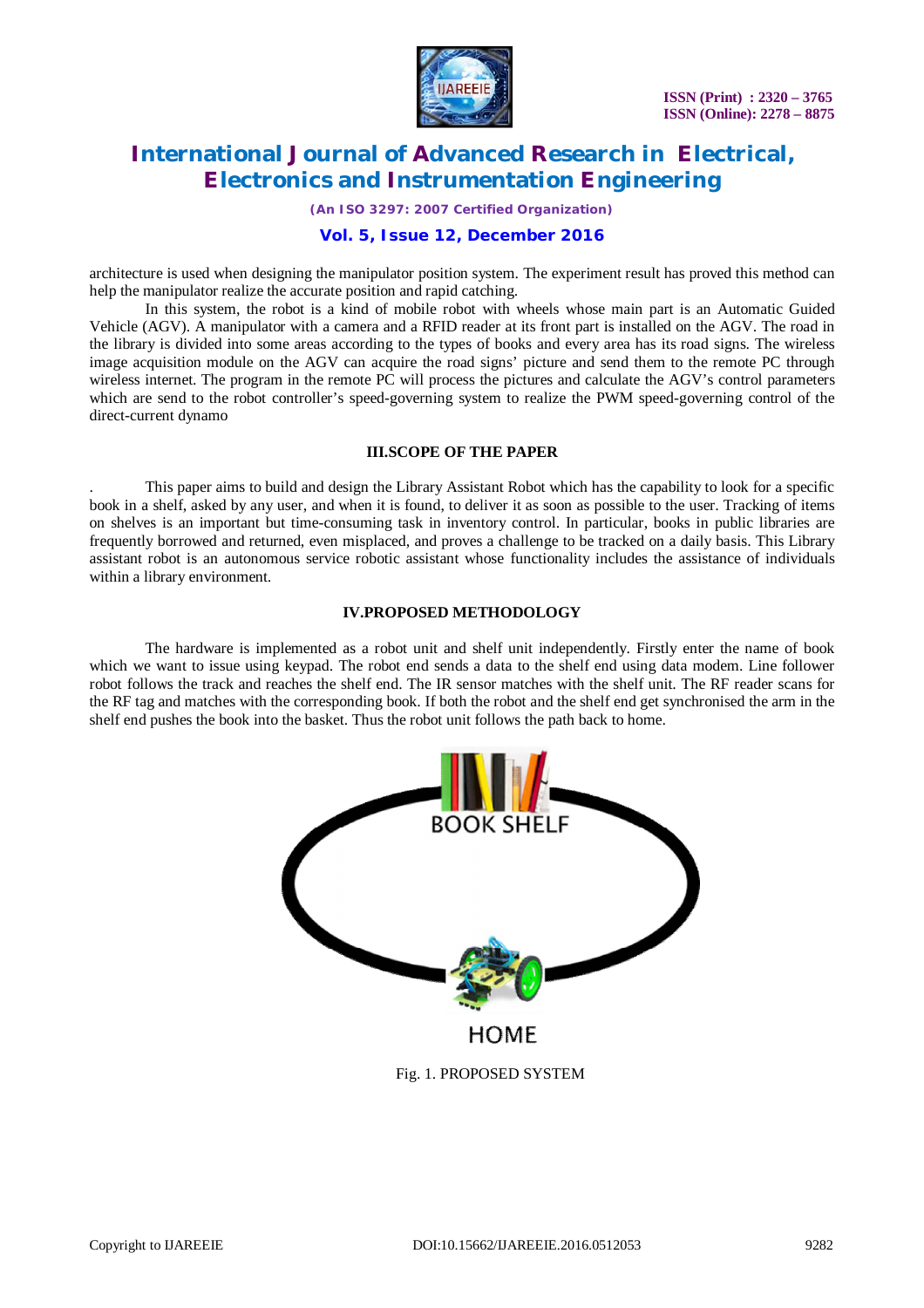

*(An ISO 3297: 2007 Certified Organization)*

**Vol. 5, Issue 12, December 2016**

# *A. SYSTEM BLOCK DIAGRAM*

ROBOT END :



### Fig. 2. ROBOT END BLOCK DIAGRAM

The robot end consist of a line follower robot which works with ATmega328 microcontroller. The input is given using a matrix keypad. The name of the book is displayed in LCD. The RFID card reader scans for RFID tag placed in each book and the RF transceiver used to communicate between the two ends.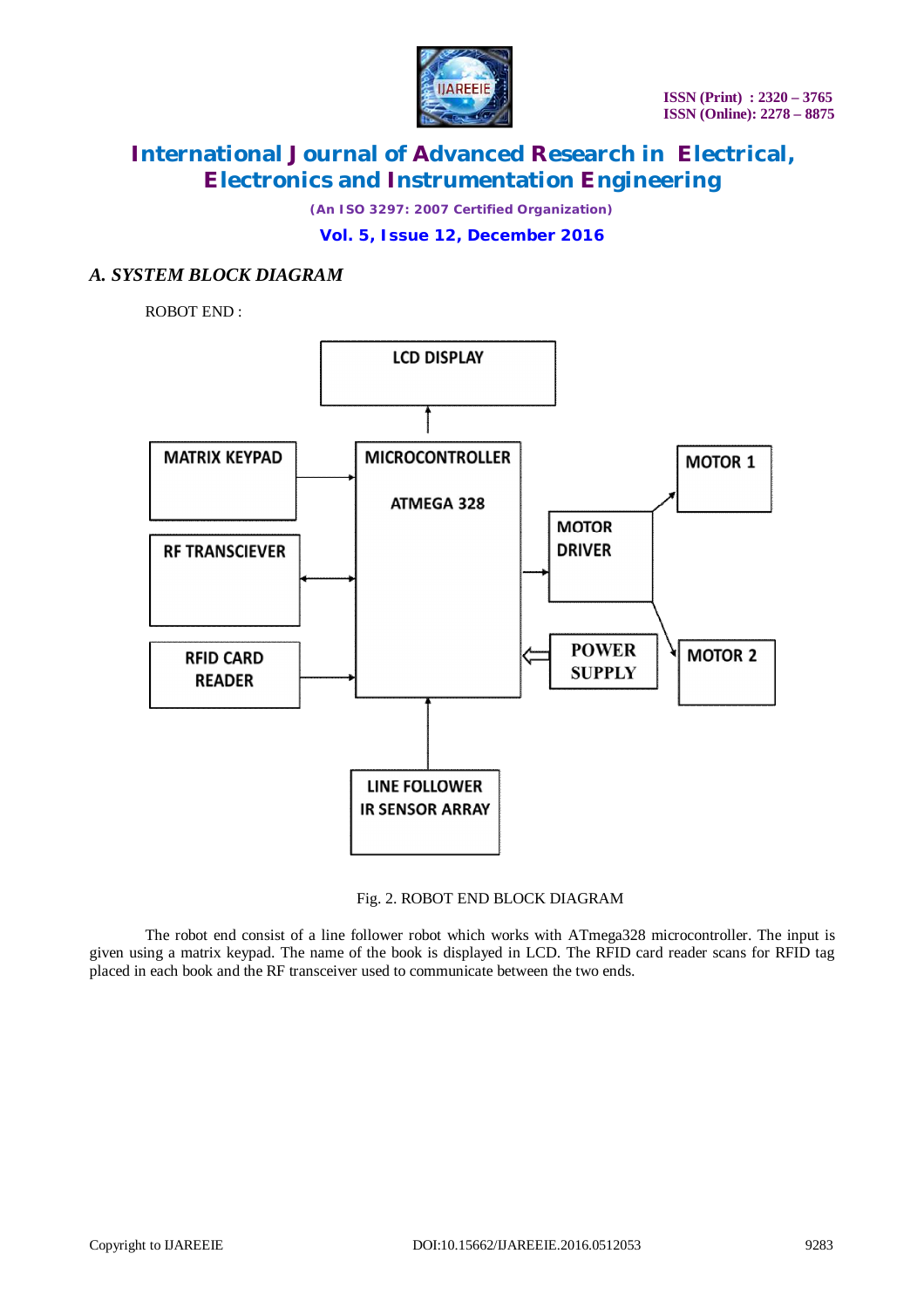

*(An ISO 3297: 2007 Certified Organization)*

**Vol. 5, Issue 12, December 2016**

**BOOK SHELF END** 



#### Fig. 3. SHELF END BLOCK DIAGRAM

The shelf end consist of three motors driven using a motor drive which is used to push the book from the shelf to the basket in the robot, all the control is done by the ATmega328 microcontroller which inter links with the other microcontroller using RF transceiver.

#### *B. SYSTEM IMPLEMENTATION*

#### a. CIRCUIT DIAGRAM

We are using ATmega328 microcontroller in our project. A 16 MHz crystal is used to provide clock for the ATmega328 microcontroller and 22pF capacitors are used to stabilize the operation of crystal. The 10µF capacitor and 10KΩ resistor is used to provide Power on Reset (POR) to the device. When the power is switched ON, voltage across capacitor will be zero so the device resets (since reset is active low), then the capacitor charges to VCC and the reset will be disabled. 30th pin (AVCC) of ATmega328 should be connected to VCC.

Here, we are using three analog IR sensors. All the three sensors will be placed in the front side of the robot and all will be pointing downward. IR TX and IR RX are to be soldered on small general purpose Grid PCB. From this module, 3 wires of sufficiently long length (say 1 ft.) are taken and connect them to VCC, preset and to ground. By adjusting preset, we can adjust sensitivity of the sensor. The VCC is connected to 5V supply

In 16x2 LCD there are 16 pins over all if there is a back light and if there is no back light there will be 14 pins. One can power or leave the back light pins. Now in the 14 pins there are 8 data pins (7-14 or D0-D7), 2 power supply pins (1&2 or VSS&VDD or GND&+5v), 3rd pin for contrast control (VEE-controls how thick the characters should be shown) and 3 control pins (RS&RW&E).The contrast bit and READ/WRITE are not often used so they are shorted to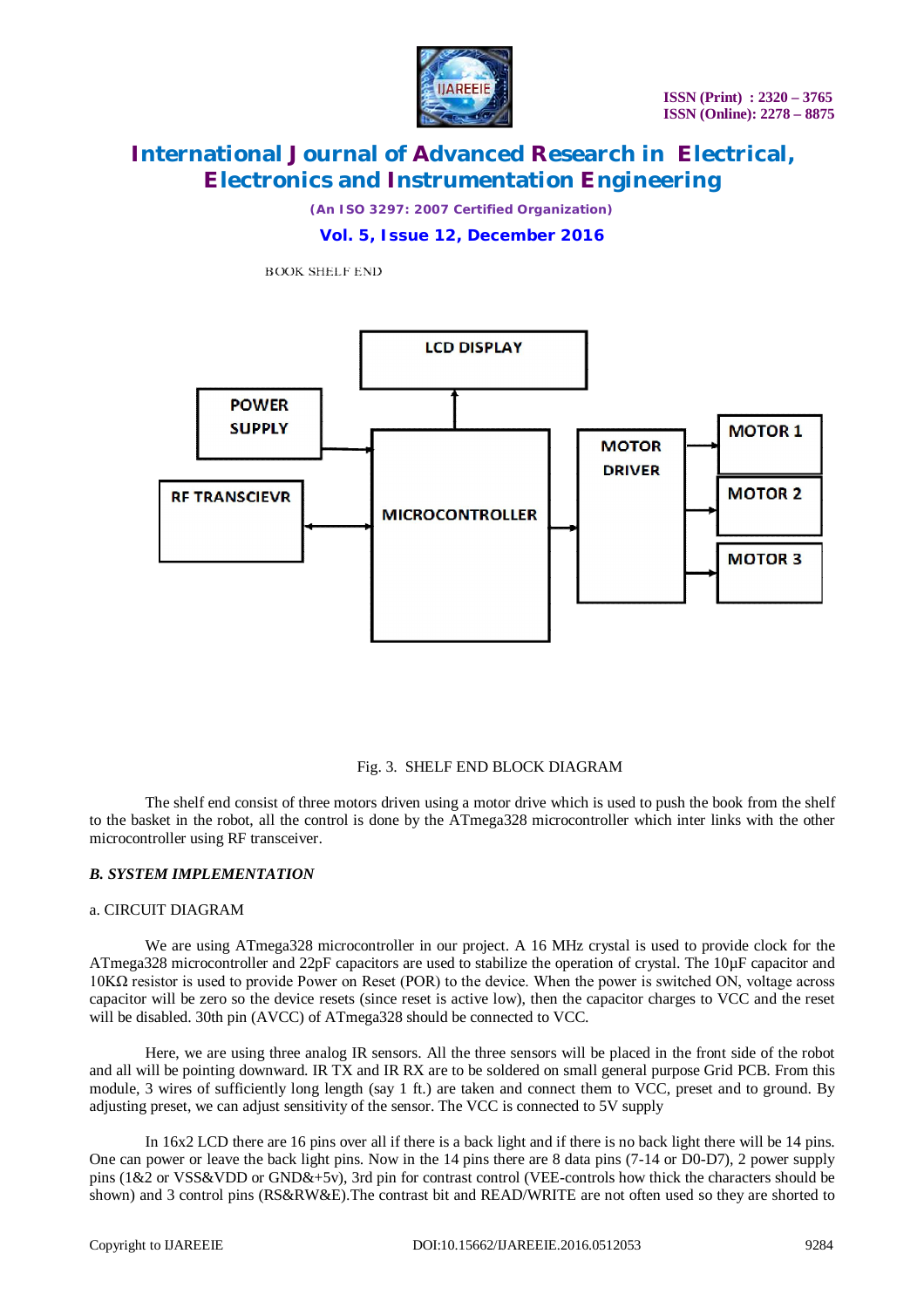

*(An ISO 3297: 2007 Certified Organization)*

## **Vol. 5, Issue 12, December 2016**

the ground. This puts LCD in highest contrast and read mode. We just need to control ENABLE and RS pins to send characters and data accordingly. The connections which are done for LCD are given below: PIN1 or VSS to ground PIN2 or VDD or VCC to  $+5v$  power PIN3 or VEE to ground (gives maximum contrast best for a beginner) PIN4 or RS (Register Selection) to PIN4 of ATmega328 PIN5 or RW (Read/Write) to ground (puts LCD in read mode eases the communication for user) PIN6 or E (Enable) to PIN5 of ATmega328 PIN11 or D4 to PIN06 of ATmega328 PIN12 or D5 to PIN11 of ATmega328 PIN13 or D6 to PIN12 of ATmega328 PIN14 or D7 to PIN13 of ATmega328

We are using EM-18 RFID Reader in the project. EM-18 is a 125 KHz RFID Reader module and comes with both Serial and Weigand interfaces. In serial interface, the EM-18 RFID Reader provides a 12 byte data when it reads any RFID tag.

In our project we are making use of DC motors. The Motor Supply is given to the Vs pin of L293D and motor is connected to the first pair of drivers, which is enabled by connecting EN1 to logic HIGH. Vss pin is used to provide logic input to L293D. Control signals is given by using ATmega32 microcontroller which operates at 5V, hence Vss is connected to 5V

We are using a 12 keys keypad in our project. Keypad is nothing but multiplexed keys. Buttons are connected in a multiplexed form for reducing the pin usage of control system. The rows R0 to R3 are connected to Input lines of Microcontroller (Ro-pin14, R1-pin27, R2-28, and R3-17). The column C0 to C2 are also connected to MCUs i/o line (C0-18, C1-19, C223).



Fig. 4. Circuit diagram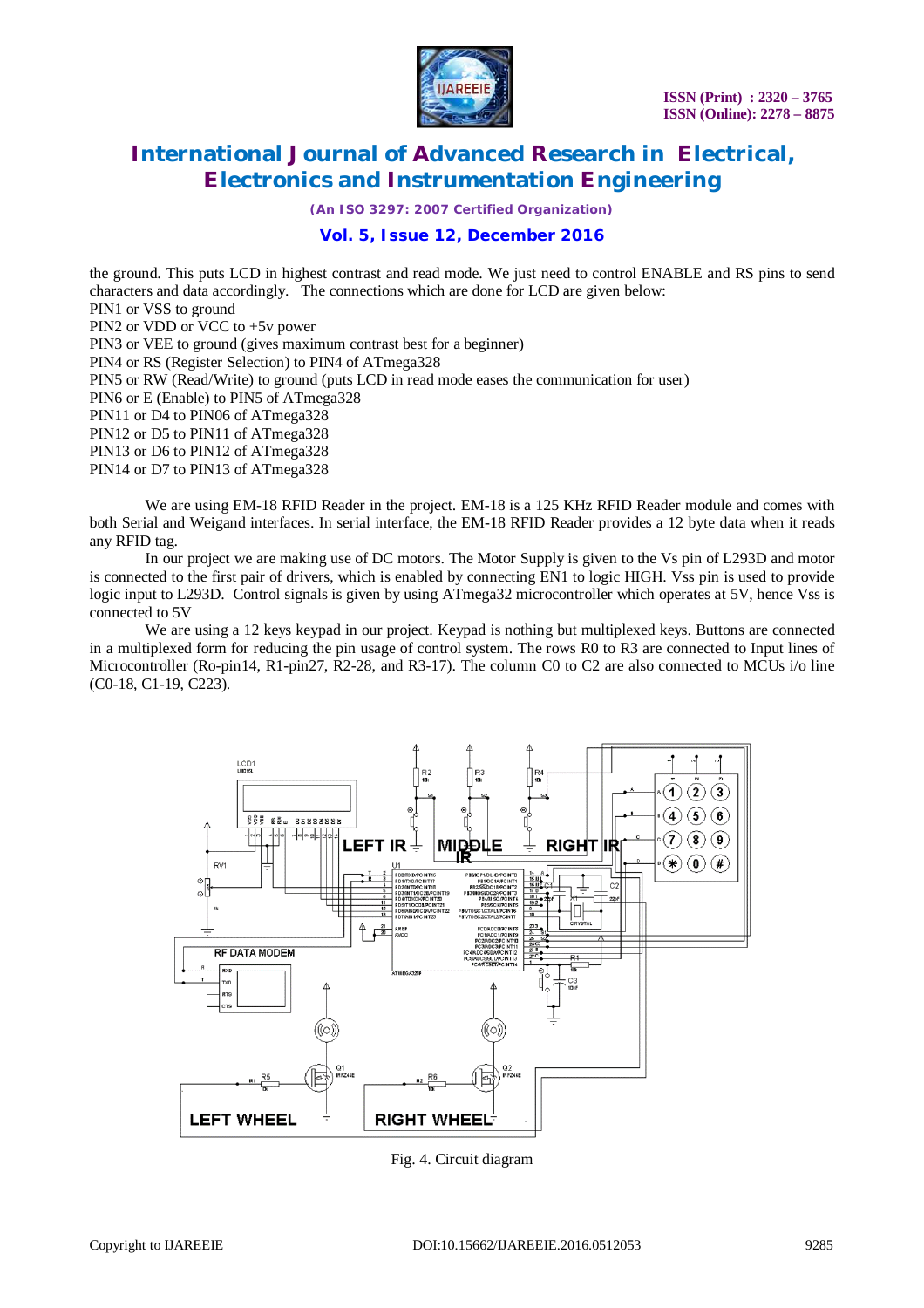

*(An ISO 3297: 2007 Certified Organization)* **Vol. 5, Issue 12, December 2016**

### b. THE LIBRARY ASSISTANT ROBOT SYSTEM





Fig.5. Complete system Fig.6. Robot end

### **V.SIMULATION RESULT AND DISCUSSION**

The simulation is performed in PROTEUS. The Proteus Design Suite is an Electronic Design Automation (EDA) tool including schematic capture, simulation and PCB Layout modules. It is developed in Yorkshire, England by Lab centre Electronics Ltd with offices in North America and several overseas sales channels. The software runs on the Windows operating system. The Proteus Design Suite is a Windows application for schematic capture, simulation, and PCB layout design.

#### *A. SIMULATION SETUP*

Initially we are at the home position (000-blue, blue, blue).The required book's number is given as the input to the keypad (Say 101). The Name of the particular book will get displayed on the LCD. If the book number is wrong "INVALID BOOK NUMBER" will be printed. Next status printed will be "SEARCHING." of the book. At once the book gets matched with the book in the shelf, the robot starts slowly from its home position. When a sensor is on black line it reads 1 and when it is on the bright surface it reads 0 and sensor module gives the value into the controller to generate control signal as per the program. When both right and left sensors are on bright surface (read 0) the wheels gain speed. When left sensors moves in black region then left motor stops while right motor continue to move so that left turn takes place and robot returns on black line. When right sensor comes in black region then right motor stops while left motor continue to move so that right turn takes place and robot returns on black line. By correcting the path robot moves to the destination i.e. the shelf end.

Then at the destination point or book rack, the detection become 111(red redred). The robot attains a slow movement and stops. The book is then pushed into the basket and the robot collects the book. Again when the black line gets detected, it reads 1 (010) and the robot returns to home position where again the condition is 000.Then the LCD will print "BOOK DELIVERED". The robot will station at the home position till the next cycle begins. The robot is ready for the next task from the user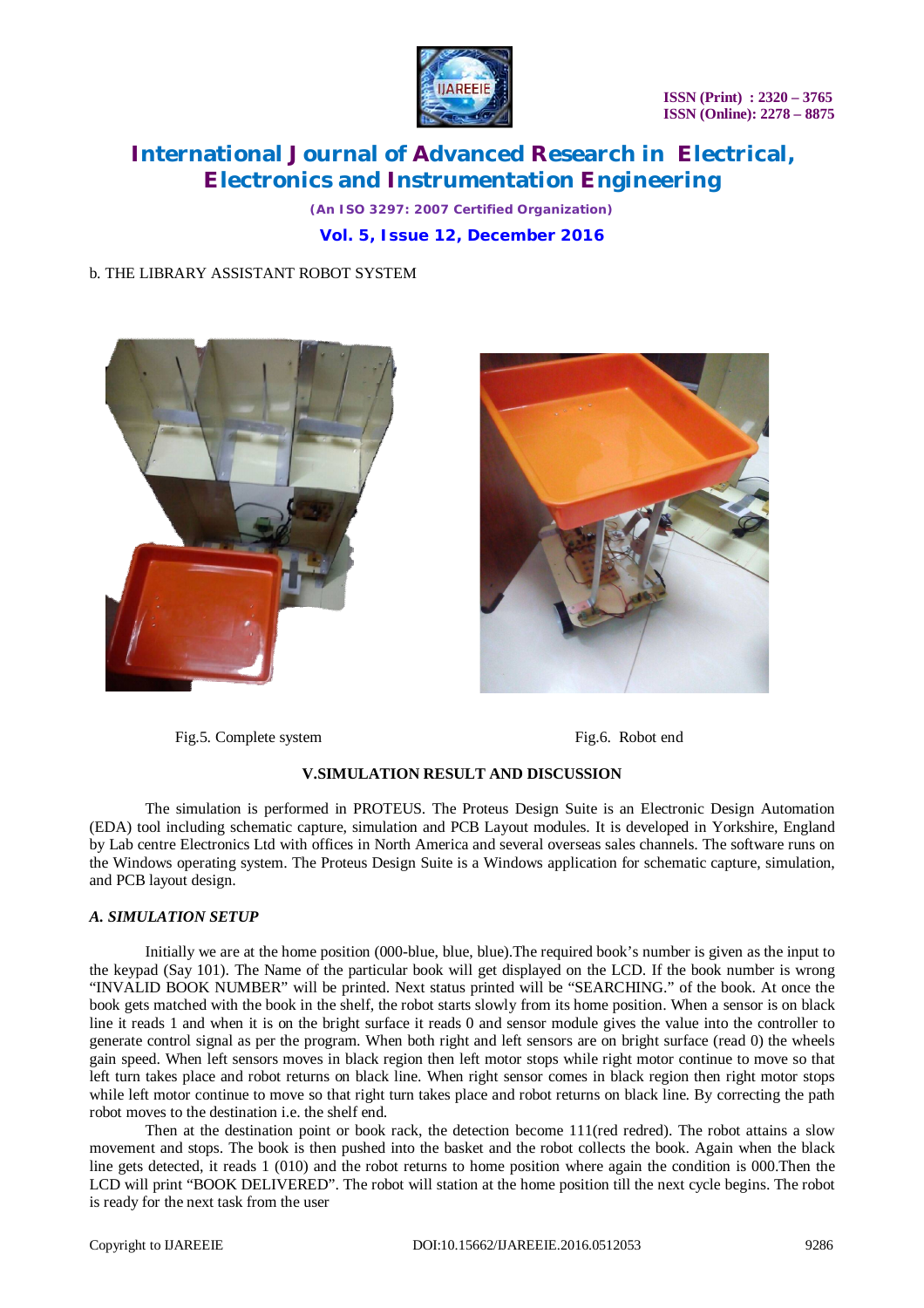

*(An ISO 3297: 2007 Certified Organization)* **Vol. 5, Issue 12, December 2016**



Fig. 7. Matlab simulation for robot end.

#### **VI.CONCLUSIONS**

The implementation of the robot end section in PROTEUS was successful. The desired results were verified in the simulation. The I R sensors navigated the Robot end from its home position to the book shelf end and back to home after the collection of required book. In this paper the proposed system give the result of find the book. It reduces the manual work. With the proposed architecture, if constructed with at most accuracy, the robot will find the book. If such a system developed, it will act as a basic platform for the generation of more such devices for the library management.

#### **REFERENCES**

- [1] [1] JackritSuthakom, "A Robotic Library System for an Off-Site Shelving Facility", Proceedings of the 2002 IEEE International Conference on Robotics 8 Automation Washington. DC May 2002.
- [2] R.-C. Hua and T.-G. Ma, "A printed dipole antenna for ultra high frequency (UHF) radio frequency identification (RFID) handheld reader," Antennas and Propagation, IEEE Transactions on, vol. 55, no. 12, pp. 3742–3745, 2007.
- [3] P.-Y. Lau, K.-O. Yung, and E. K.-N. Yung, "A low-cost printed CP patch antenna for RFID smart bookshelf in library," Industrial Electronics, IEEE Transactions on, vol. 57, no. 5, pp. 1583–1589, 2010.
- [4] J. Lang and L. Han, "Design of library smart bookshelf based on RFID," Applied Mechanics and Materials, vol. 519, pp. 1366–1372, 2014.
- [5] .Kazuki Watanabe, Tomoyuki Takahashi, "LiNS: A Library Navigation System Using Sensors and Smartphones" International Conference on Broadband, Wireless Computing, Communication and Applications. Fukuoka 4-6 Nov. 2010 pp. 346 - 350
- [6] Tetsuo Tomizawa, Akihisa Ohya, Shin'ichiYuta "Book Browsing System using an Autonomous Mobile Robot Tele operated via the Internet" IEEEIRSJ Intl. Conference on Intelligent Robots and Systems EPFL, Lausanne, Switzerland October 2002.pp. 1284 - 1289
- [7] Mohamad Bdiwi, JozefSuchý "Library Automation Using Different Structures of Vision-Force Robot Control and Automatic Decision System" IEEE/RSJ International Conference on Intelligent Robots and Systems October 7-12, 2012. Vilamoura, Algarve, Portugal pp.
- [8] Kho Hao Yuan, Ang Chip Hong, Marcel Ang, GoiSiPeng,"UnManned
- [9] Library: An Intelligent Robotic Books Retrieval & Return Sytem Utilizing RFID Tags", 2002 IEEE SMC TA2Rl
- [10] D. J. Lee, "Matching Book-Spine Images for Library Shelf-Reading Process Automation", 4th IEEE Conference on Automation Science and Engineering Key Bridge Marriott, Washington DC, USA August 23-26,
- [11] 2008
- [12] WANG Yan-en, WEI Sheng-min, WANG Bi-hui1, Study on Visionguided AGV Based on Wireless Communication [J], Journal of Xi'an Technological University, 2010, 30(1)